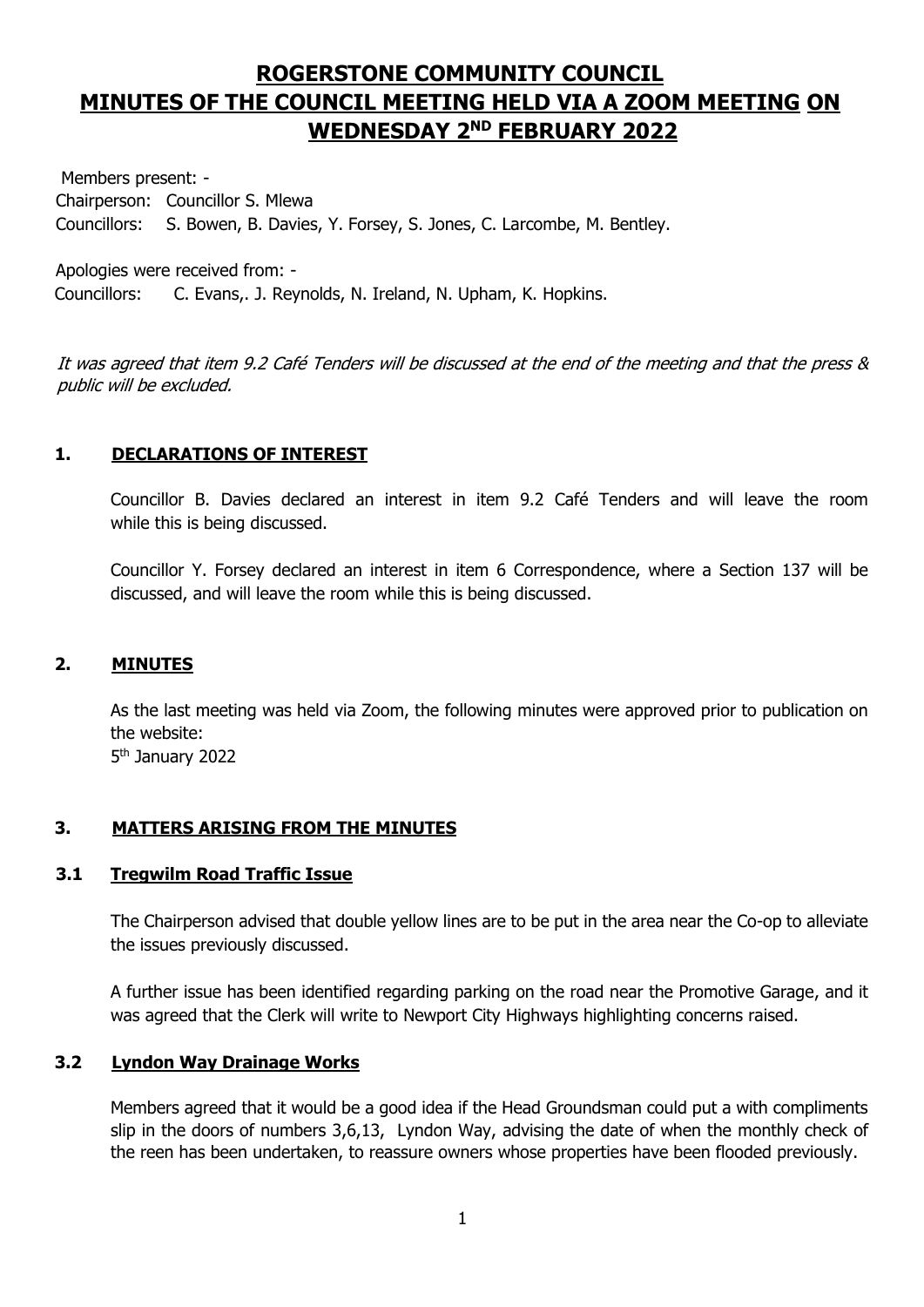# **3.3 CCTV**

The CCTV work is ongoing and members will be further updated at the next meeting.

### **3.4 Roof Glazing – Tydu Community Hall**

Members were advised that Ty Du House and the Community Hall are having the soffits/facias/guttering replaced prior to the roof glazing on the hall.

# **3.5 Maintenance – Newport City Council (Grass Cutting – High Cross/Mount Pleasant Open Spaces)**

It was confirmed that the Clerk is still awaiting a response from Newport City Council regarding the above.

The Chairperson has advised that she has spoken to Jane Mudd at Newport City Council.

#### **3.6 Members Absence**

As the elections are so close the vacant position discussed last month this will not be advertised at point in time.

#### **3.7 Outdoor Table Tennis**

Members were pleased that new surfacing is to be put under/around the outdoor table tennis tables in the grounds. It was agreed there should be an official opening of the facility, preferably in March.

#### **4. POLICE MATTERS**

Police reports are emailed to members when received and put on the website. It was agreed to invite PCSO Mandy Dean to the next meeting and request more frequent police attendance at meetings in the future.

#### **5. CLERKS REPORT**

Members acknowledged the Clerks Report and correspondence forwarded prior to the meeting.

Councillor Y Forsey left the meeting while item 6 was being discussed.

#### **6. NEW CORRESPONDENCE**

#### **Section 137 Application**

Following consideration, members approved the Section 137 application from Rogerstone Routes for £100.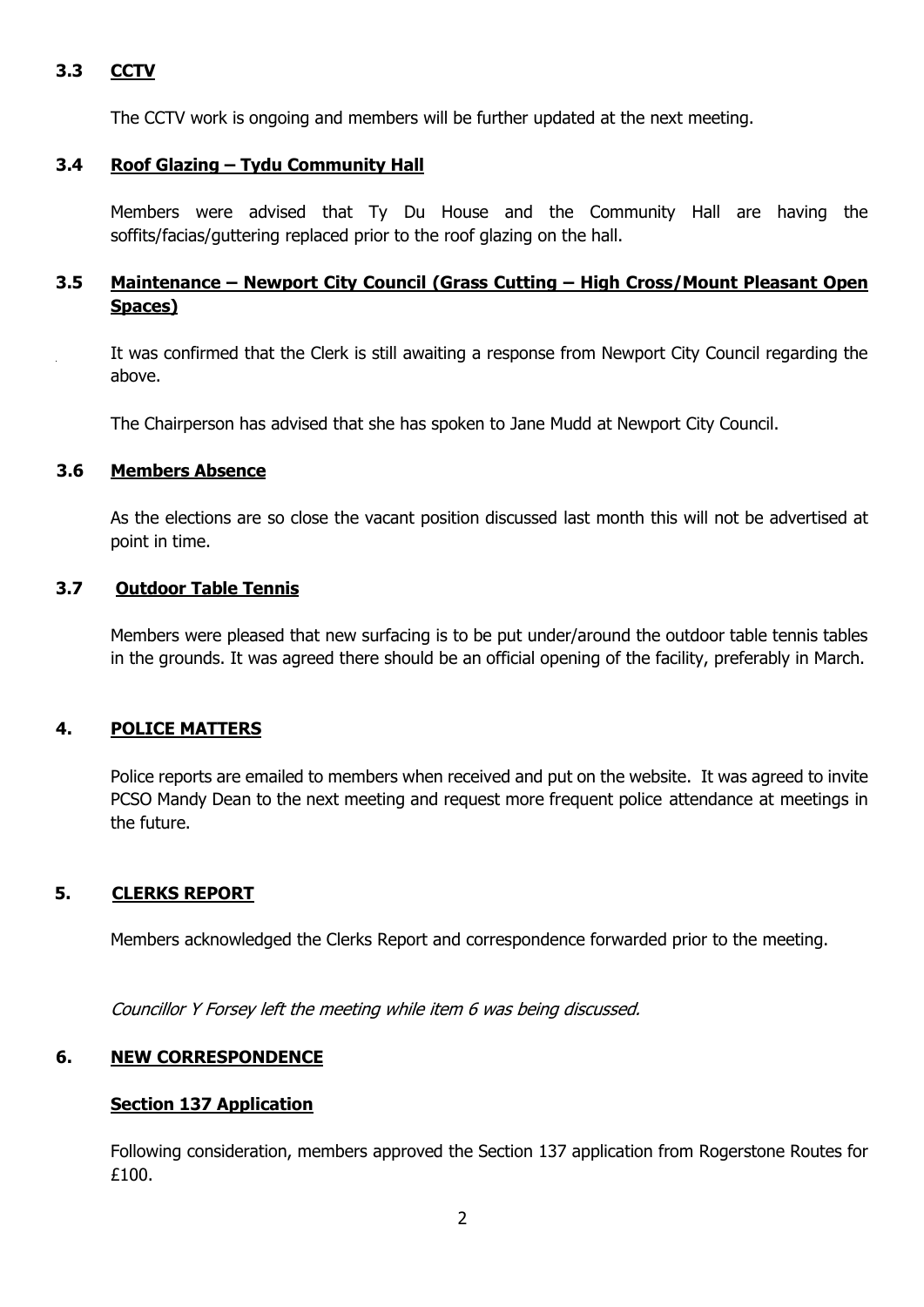# **7. ACCOUNTS**

The following accounts were approved:

| Welsh Water<br>Water $-$ Jubilee Park JP                                                   |   | £ 28.22              |
|--------------------------------------------------------------------------------------------|---|----------------------|
| S. Davies<br>Morrisons - toilet rolls                                                      | £ | 2.99                 |
| T. Carter -<br>Nisbets – binbags/wiper rolls/toilet rolls -grounds                         |   | £ 290.35             |
| <b>TalkTalk</b><br>Broadband & phone                                                       |   | £ 59.94              |
| <b>Screwfix</b><br>Tools & sundries grounds                                                | £ | 79.36                |
| Fuelgenie<br>Fuel for van & machinery                                                      |   | £ 200.00             |
| Zoom<br>Monthly charge                                                                     |   | £ 14.39              |
| <b>Newport City Council</b><br>Bins 1/2 RCC 1/2 JP                                         |   | £ 340.56             |
| L. Davies<br>Electrical work - Jubilee Park JP                                             |   | £135.00              |
| Amazon<br>$Ink - C.A$ tyeo                                                                 |   | £ 76.09              |
| ICO<br>Data protection fee JP                                                              |   | £ 35.00              |
| Lee Tech<br>Boiler service, Tydu Hall, Ty Du House, fit basin, repair taps                 |   | £ 600.00             |
| <b>Jordans</b><br>Surface work - Mount Pleasant footpath<br>Surface work - Welfare Grounds |   | £4800.00<br>£3840.00 |
| <b>DH Preece Builders</b><br>Clear Cefn Road car park                                      |   | £ 530.00             |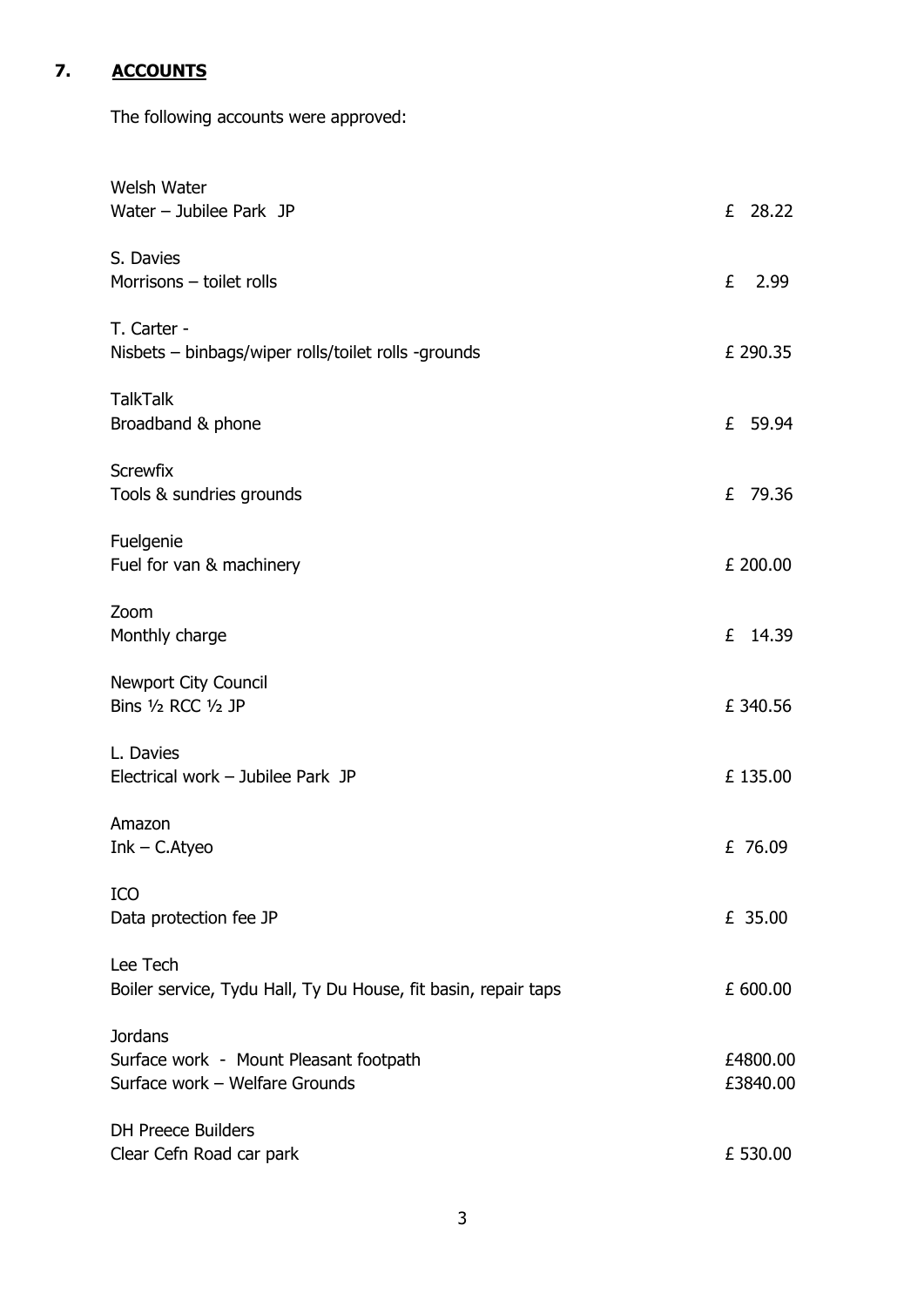| Nathan Evans               |          |
|----------------------------|----------|
| Monthly fee JP             | £ 240.00 |
|                            |          |
| Francis Wilks Jones        |          |
| Legal fees Jubilee Park JP | £ 608.40 |
| Legal fees Jubilee Park JP | £ 223.80 |
| Legal fees Jubilee Park JP | £ 351.00 |
|                            |          |

## **8. PLANNING**

Planning Committee members were in receipt of all planning applications.

Following correspondence received members briefly discussed application:- 21/1218 – retention of part of existing temporary access road, including stock fence and security gates (affecting public right of way 406/32/1)

The Chairperson and Councillor Forsey explained the background to the application and members had no adverse comments on the application. Councillor Forsey agreed to keep members updated.

### **9. OTHER MATTERS**

Press & public excluded from Ty Du House rent.

#### **9.1 Facility Fees**

Following discussion, members approved the facilities fee increase (Appendix 1).

#### **9.2 Café Tenders**

To be discussed at the end of the meeting, press and public excluded.

#### **10. MATTERS CONSIDERED URGENT**

#### **Festival Committee**

The Festival Committee has put on various events for the public over the years including 'heritage days'; unfortunately due to the pandemic no events were arranged for the last 2 years.

Members discussed holding a day of celebration to coincide with the Queens Platinum Jubilee, which is over a 4 day period. The date was agreed as the  $5<sup>th</sup>$  of June and it was suggested that there will be stalls, school involvement, a 'big picnic' event, as well as Sarah Simmonds arranging something at the Glade.

The Festival Committee welcome anyone who wants to become involved in helping organise the event and Councillor Bowen will put information on Facebook. It is hoped a meeting can be arranged towards the end of the month.